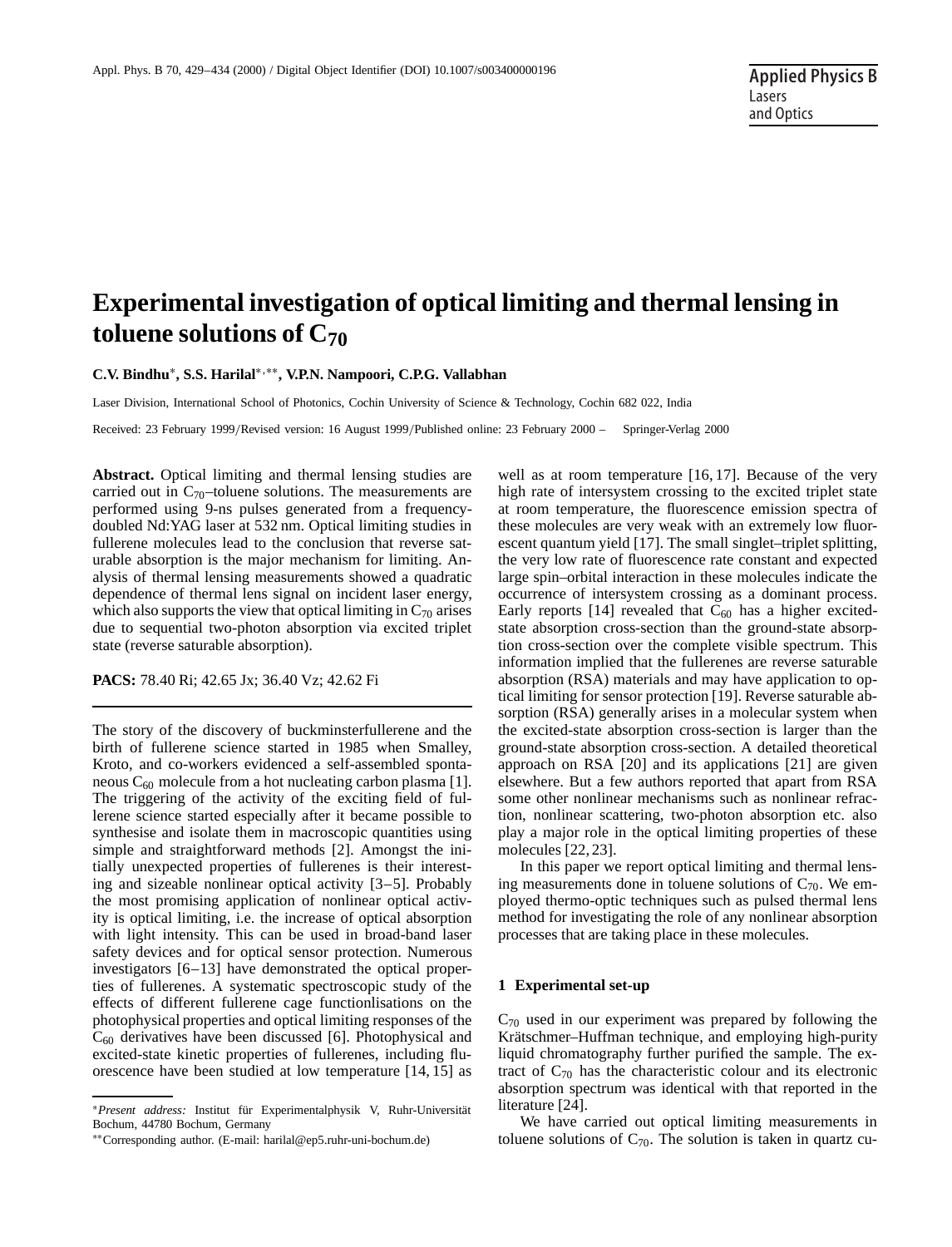vettes of pathlength 5 mm and 10 mm. 532-nm, 9-ns pulses from a frequency-doubled Nd:YAG laser are used for these measurements. The cuvette is kept slightly away from the focal spot of the laser beam. A long-focal-length lens is used for focusing the laser beam so that the spot size inside the cuvette remains more or less constant and is about  $500 \mu m$ in radius. The input and output pulse energies are measured using a laser energy meter. This set-up essentially avoids nonlinear refraction, as only the nonlinear absorption is important in this case contrary to the measurements done with a point detector to measure the transmitted laser energy.

Figure 1 shows the schematic diagram of the thermal lens spectrophotometer, consisting of a frequency-doubled Q-switched Nd:YAG laser as the heating source and intensitystabilised He-Ne laser as the probe beam. The sample solution taken in a 5-mm cuvette is placed in the pump beam path. The pump and probe beams are focused onto the sample cell and made to pass collinearly through it using suitable convex lenses and by the use of a dichroic mirror. The excitation beam is blocked after the sample cuvette by a filter. As the 532-nm radiation is passed through the sample-containing cuvette, the molecules absorb some of the incident energy and get excited to higher energy levels. The subsequent deexcitation processes can occur radiatively or nonradiatively. It is the nonradiative part that gives rise to thermal lens (TL) formation. The resulting refractive index gradient follows the intensity distribution of the exciting pump beam. The TL signal is detected by sampling the intensity of the centre portion of the probe beam through a small aperture. In the present work the intensity of the centre portion of the transmitted probe beam is detected by using an optical fibre. The polished tip of a long graded index optical fibre (200-µm core, NA 0.22) serves both as an aperture and as a light guide for the probe beam to a monochromator–photomultiplier tube (PMT) assembly. Since the optical fibre is used in the detector system the method is useful for telemetric measurements as well as for multiplexed transmission of data. It also reduces the influence of mode and pointing variations in the probing laser. The monochromator–photomultiplier assembly tuned to the probe beam wavelength (632.8 nm) provides further filtering of the signal. The TL signal is detected as the relative change in the intensity of the probe beam centre and recorded using a 100-MHz digital averaging oscilloscope (Tektronix TDS 220) which provides a complete time domain representation of the signal. A synchronous trigger pulse from the Nd:YAG laser operated at 5 Hz is used to trigger the oscilloscope.



**Fig. 1.** Schematic diagram of the thermal lens experimental set-up (MPA – monochromator – PMT assembly, DSO – digital storage oscilloscope)

## **2 Results and discussion**

### 2.1 *Optical limiting in* C<sub>70</sub>

The ability to control the intensity of light in a predetermined and predictable manner is one of the most fundamental and important aspects of optical manipulations, with applications ranging from optical communications to optical computing. An ideal optical limiter is one which is perfectly transparent at low intensities up to a predetermined intensity level, above which the transmitted intensity remains clamped at a constant value. Several mechanisms have been suggested and used for optical limiting. Among these are reverse saturable absorption (RSA), multiphoton absorption, free carrier absorption in semiconductors, nonlinear refraction and optically induced scattering [19]. Multiphoton-absorption-induced optical limiting has desirable features such as low attenuation at low incident intensities and an instantaneous response to the incident light. Two-photon absorption for optical limiting has been studied predominantly in semiconductors [25] and in novel organic molecules [26, 27]. With increasing order of nonlinearity, the probability of the transition drastically reduces and it takes higher intensities to induce sufficient nonlinear absorption for optical limiting.

The optical limiting property in fullerene molecules was first reported by Tutt and Kost [28] using 532-nm, 8-ns pulses. These authors attributed the limiting action mainly to RSA. Transient excited-state absorption spectroscopy measurements of higher lying singlet and triplet states of these molecules lend support to the RSA hypothesis. Recently, Riggs and Sun [8] proposed a RSA mechanism that includes both unimolecular and bimolecular excited-state processes of fullerenes. Joshi et al. [22] observed a reduction in pulse width and steepening of the falling part of the pulse for input energies well into the limiting region and suggest that the multiphoton absorption from the excited-state rather than the ground state might be operative. Mclean et al. [23], who also reached a similar conclusion, found that their nonlinear transmission measurements with 8-ns and 30-ps, 532-nm pulses departed from the results of a rate-equation analysis for input fluences greater than  $1 \text{ J cm}^{-2}$  indicating initiation of some other nonlinear mechanism. According to them, RSA yields reasonable explanation of the low-fluence behaviour in both ns and ps cases, but unusual large nonradiative relaxation rates for higher lying singlet states must be assumed in the ps case. Even though much attention has been given to the limiting property of these fascinating molecules; a clear-cut picture for the underlying physics behind this phenomenon has not yet emerged.

The optical limiting studies were carried out for different concentrations of  $C_{70}$  in toluene. The optical limiting is obtained by varying the input energy of the laser and measuring the energy transmitted by the sample. The variation of transmitted energy with input energy is given in Fig. 2 for different concentrations of  $C_{70}$  in toluene for pathlength 5 mm and 10 mm. At very low laser energies the transmission obeys the Beer–Lambert law. The transmitted intensity varies with increasing input energy with a slope equal to  $\exp(-N_0\sigma_1L)$ , where  $\sigma_1$  is the absorption cross-section of the ground state,  $N_0$  is the number density of the  $C_{70}$  molecules, and *L* is the cuvette length. At high input intensity the transmittance decreases with input intensity and we observe an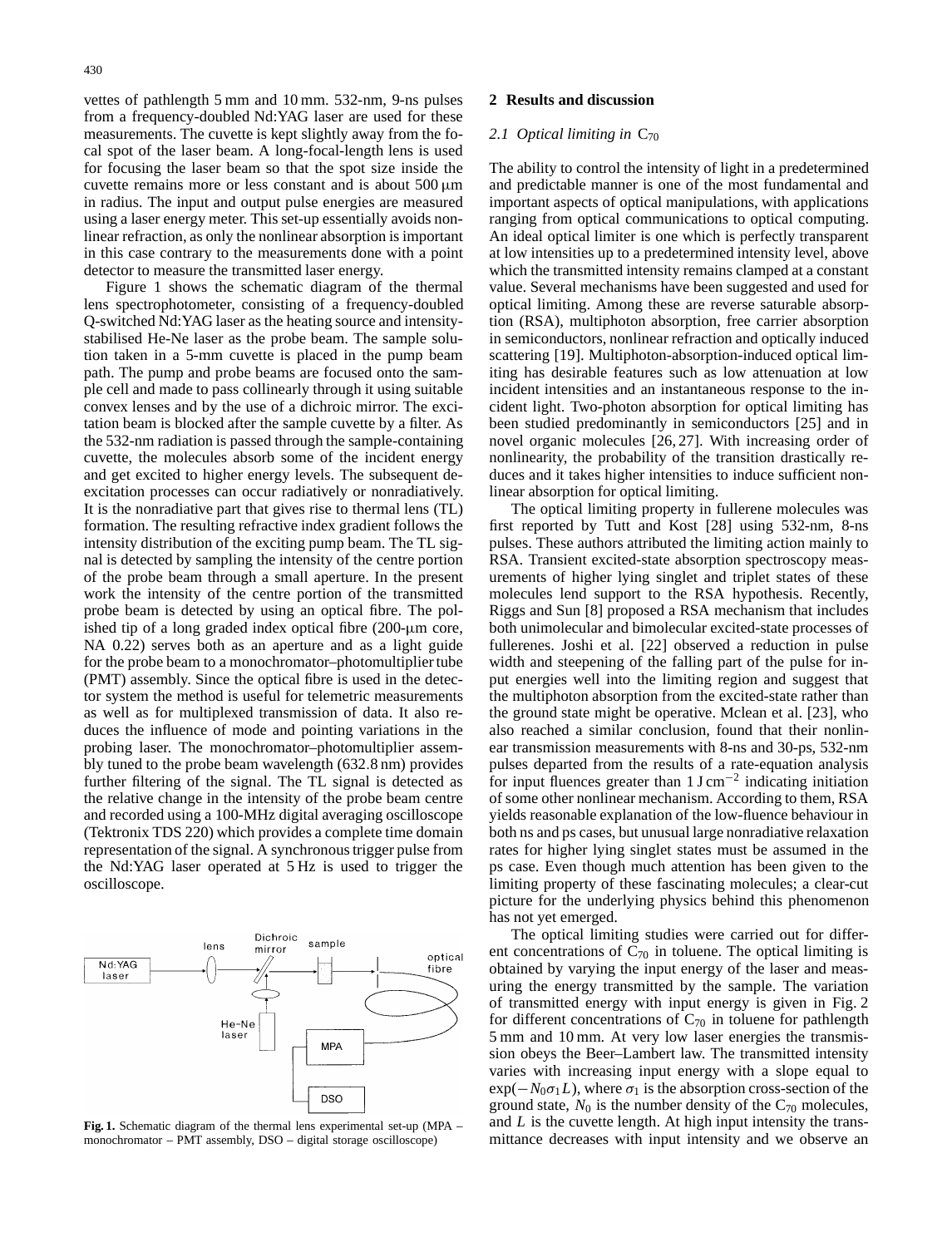optical limiting property with saturated or clamped output intensity. For a pathlength of 5 mm, the 48% linear transmitting solution gets clamped at 7.5 mJ and the 30% linear transmitting one is clamped at 6 mJ. This data show that as the concentration increases, a reduction is observed in linear transmittance (LT) as well as in the clamping level. It is also noted that the saturated output intensity decreases with increasing pathlength. For the same concentration, the clamping levels are 6 mJ for 30% and 3.3 mJ for 16% LT, respectively, with a pathlength of 10 mm. This indicates that the number density of  $C_{70}$  molecules in the beam path is the main factor affecting the clamped level. From the threshold intensity for optical limiting for each sample it can be seen that the threshold is inversely proportional to the concentration. It has been reported that the concentration dependence in the optical limiting performance of fullerenes in solution is likely due to concentrational effects on optical limiting contributions that are associated with bimolecular excited-state processes in fullerenes [8].

Several mechanisms have been proposed for optical limiting in fullerenes including RSA, nonlinear scattering, multiphoton absorption etc. The RSA with a 5-level energy diagram yields a reasonable explanation for optical limiting in the ns regime of a  $\pi$ -electron conjugated system such as  $C_{60}$ and  $C_{70}$ . When a  $C_{70}$  molecule is photoexcited using 532-nm, 9-ns pulses, it gets excited from the ground state  $S_0$  into one of the vibrational rotational states of the first excited singlet state *S*1. This level relaxes very rapidly either to the ground state or to the triplet state  $T_1$ . But the triplet production yield is found to be nearly unity at 532-nm excitation for the  $C_{70}$ molecule [29]. Hence the molecules in the excited singlet state get transferred predominantly to the lower level of the triplet state due to high triplet yield and small singlet–triplet splitting. The molecules in the  $S_1$  and  $T_1$  states can be excited to higher  $S_n$  and  $T_n$  states (where  $n \geq 2$ ). Relaxation from these  $S_n$  and  $T_n$  states is in the form of heat and extremely short ( $\langle$ ps). The relaxation of  $T_1$  to  $S_0$  is forbidden and therefore very slow. The triplet state which has a long lifetime

and eventually become the dominant absorption source. For explaining the optical limiting property of polyacenebased oligomer Kojima and co-workers [31] have shown that in the case of pure RSA the incident laser energy  $I_0$  and the transmitted laser energy *I* obey the relation

$$
\ln\left(\frac{I_0}{I}\right) = k(I_0 - I) + A_g , \qquad (1)
$$

where  $k$  is a constant that depends on the absorption cross sections and lifetimes of the ground, excited singlet and excited triplet states, and *A*<sup>g</sup> is the ground-state absorbance. The above equation says that the plot of  $\ln(I_0/I)$  vs  $(I_0-I)$ should be a straight line with slope  $k$  and the intercept  $A_{\varrho}$ . Figure 3 shows such a plot for  $C_{70}$ . The plot of  $\ln(I_0/I)$  vs  $(I_0 - I)$  looks almost linear in the desired energy ranges of interest. This is a clear indication that RSA is one of the limiting mechanisms in the case of  $C_{70}$ .

## *2.2 Thermal lensing in* C70*–toluene solutions*

Thermal lens (TL) spectroscopy is an effective and efficient method to monitor nonradiative relaxations in a medium. Very weak optical absorption processes can be studied using this method. Recently, TL technique has been successfully used for the determination of nonlinear processes such as two-photon absorption and three-photon absorption in a dye medium [32, 33]. The other important applications of TL spectroscopy are trace detection, measurement of absolute absorption coefficient, thermal diffusivity measurements, and determination of absolute fluorescence quantum yield [34– 37]. An excellent review by Snook and Lowe [38] gives a detailed account of the applications of TL spectroscopy. Terazima and Azumi [39] have demonstrated that TL technique is very powerful in investigating the properties of



**Fig. 2.** Variation of transmitted energy with respect to input laser energy for  $C_{70}$  for pathlength of 5 mm and 10 mm (LT – linear transmittance)



**Fig. 3.** Plot of  $\ln(I_0/I)$  vs  $(I_0 - I)$  for C<sub>70</sub> in toluene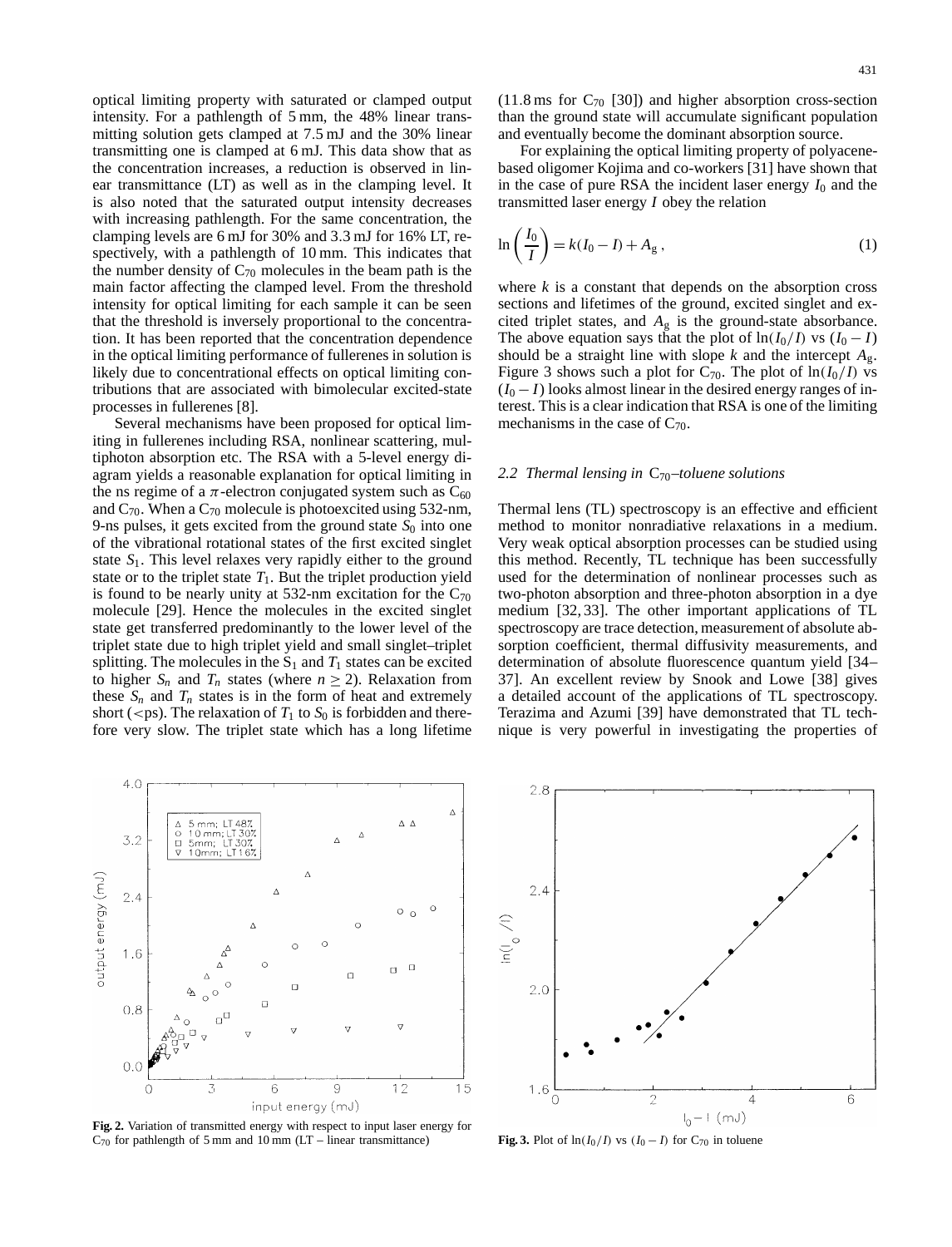the excited-state. Terazima and co-workers [40] have also used this method for studying photophysical properties of triplet states of  $C_{60}$  clusters. They investigated time dependence of the TL signal by considering the quenching and decay of the triplet state and triplet–triplet absorption processes.

Methods classified as TL spectroscopy are based upon thermal change in the optical properties of a sample on the absorption of laser energy. This leads to a temperature rise in the sample and consequently to the formation of an inhomogeneous spatial profile of the refractive index. The heat released by the nonradiative relaxation processes generates a volume expansion in the sample and a density change within the excitation region. The refractive index caused by the heat evolution due to the radiationless processes turns in most cases the solution into a divergent lens, which defocuses the laser beam. The magnitude *S*, that is the change in intensity at the probe beam centre relative to its stationary value, is given by [41, 42]

$$
S = \frac{I(t=0) - I(t=\infty)}{I(t=0)} \propto E^m , \qquad (2)
$$

where *E* is the incident laser energy, *m* is the number of photons involved in the generation of TL signal,  $I(t=0)$  and *I*( $t = \infty$ ) are the TL signal amplitude at time  $t = 0$  (before the pump laser pulse, ie, the base line) and  $t = \infty$  (steady state), respectively. Hence by monitoring the dependence of TL signal amplitude on pump energy, one can identify the occurrence of different processes such as one-photon absorption  $(m = 1)$  and multiphoton absorption  $(m > 2)$ .

We have measured TL signal produced from solutions of  $C_{70}$  in toluene at different concentrations and various input energies. Log–log plots of TL signal amplitude against laser energy are plotted for each sample and some of them are given in Fig. 4. Figure 5 gives the dependence of slope obtained from the log–log plots on the concentration of  $C_{70}$ -toluene solution. The occurrence of slope 2 in these curves is an indication of two-photon absorption (TPA). However, the optical limiting action of  $C_{70}$  can be explained in terms of transient reverse saturable absorption, although some other mechanisms such as nonlinear refraction, nonlinear scattering etc. may also play a role under certain experimental conditions. The participation of instantaneous or simultaneous TPA in  $C_{60}$  or in  $C_{70}$  has not yet been demonstrated under laser excitation in the ns range. The TPA from the triplet state in these molecules is less likely since considerable triplet–triplet absorption cross-section is reported at 532 nm [40]. Another potentially effective nonlinearity is sequential TPA where the excited-state absorption cross-section is larger than the ground-state absorption cross-section. So the observation of slope 2 in the double logarithmic plot of these molecules could be due to sequential TPA. That is, instead of absorbing two photons simultaneously and exciting the molecules to a higher level, which is a multiphoton resonant one, the photons are absorbed one after the other. In the power limiting region, the leading part of the laser pulse excites most of the molecules to the vibrational levels of the excited singlet state  $S_1$ . The reported quantum yield for intersystem crossing rate to the lowest triplet  $T_1$  for  $C_{70}$  is equal to unity [28]. As the intersystem crossing is very fast for  $C_{70}$  ( $\approx$  1 ns), the triplet state  $T_1$  gets populated rapidly. The



**Fig. 4.** Log–log plots of thermal lens signal amplitude as a function of input laser energy for  $C_{70}$  at different concentrations



**Fig. 5.** The slope curve as a function of concentration of  $C_{70}$  in toluene

triplet state  $T_1$  has a long lifetime and higher absorption crosssection than that of the ground-state [29]. After resonantly absorbing a single photon, the molecule in the triplet state goes to a higher excited-state  $T_n$ , the lifetime of which is considered to be in the ps region due to fast internal conversion. Therefore the molecules can relax to the lower excited triplet level by collisional energy transfer to the surrounding solvent molecules. This process occurs within the duration of a ns pulse. Thus the nonradiative decay from  $T_n$  gives rise to appreciable TL signals with quadratic dependence on laser energy. It has also been observed that, for a particular concentration, the thermal lens signal amplitude is greater in  $C_{70}$ compared to  $C_{60}$ . This is because at 532 nm, the ground-state absorption cross-section for  $C_{70}$  is much greater than for  $C_{60}$ . But in both cases the TL signal amplitude varies quadrati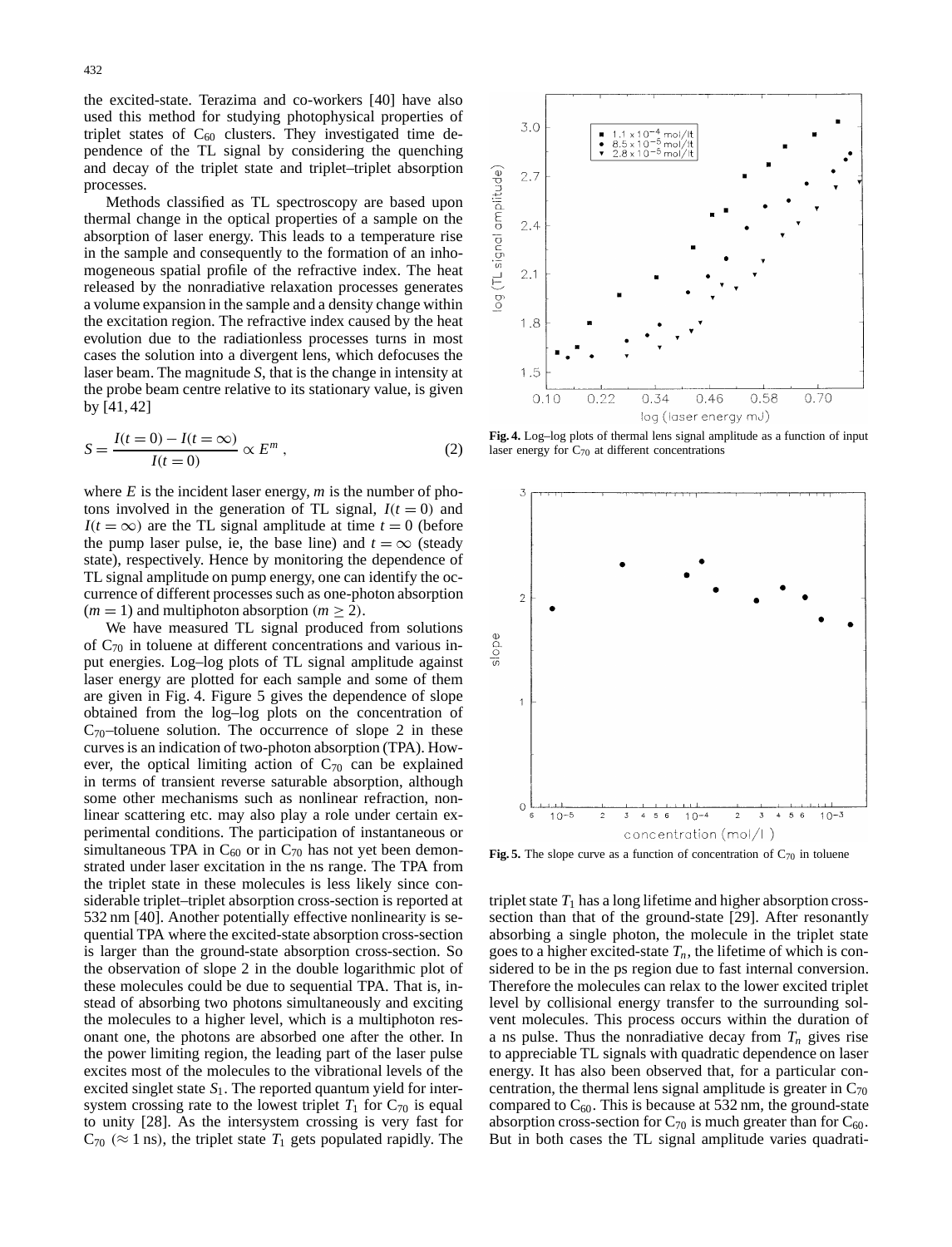cally with laser energy indicating the presence of sequential two-photon absorption [43].

For  $C_{70}$ , the absorption from the excited singlet states is negligible for ns pulses. The variation of light intensity  $I(\lambda)$ , at laser wavelength  $\lambda$ , along the beam propagation direction in a cell containing these solutions will be given, at an instant *t* during the laser pulse and by taking intersystem crossing rate equal to unity, by the following expression [44]:

$$
\frac{dI(\lambda)}{dI} = -\alpha_0[S_0]I(\lambda) - \alpha_1\alpha_0[S_0]I(\lambda)I(\lambda) = -\alpha I(\lambda) , \quad (3)
$$

where  $S_0$  is the ground-state concentration at instant *t*, and  $\alpha_0$ and  $\alpha_1$  are the linear absorption coefficients from the  $S_0$  and *T*<sub>1</sub> states, respectively.  $\alpha = -\alpha_0[S_0] - \alpha_1 \alpha_0[S_0]I(\lambda)$  can be considered as an intensity-dependent absorption coefficient. This  $\alpha$  represents the absorption coefficient for the sequential TPA with effective sequential TPA parameter  $\beta_{\text{eff}} = \alpha_1 \alpha_0 [S_0]$ . The above equation is formally similar to  $\alpha = \alpha_0 + \beta I$  for the case of instantaneous TPA. The quantity  $\beta_{\text{eff}}$  is intensitydependent through the  $[S_0]$  term whereas in the instantaneous TPA case  $\beta$  is constant. The dependence of the effective sequential TPA  $\beta_{\text{eff}}$  as a function of the incident laser intensity  $I_0$  is given in Fig. 6. It is noted that the value of  $\beta_{\text{eff}}$  decreases with respect to increasing intensity of radiation. The fall-off of  $\beta_{\text{eff}}$  with increasing  $I_0$  is a consequence of sequential TPA. With increasing intensity the total absorption of the  $C_{70}$  approaches asymptotically the value of  $\alpha_1$ , i.e. the absorbance of the triplet state.

The triplet–triplet absorption spectrum [45] shows that  $C_{70}$  has absorption at 632 nm (the probe-beam wavelength). So during the TL measurements there is a probability of triplet–triplet absorption of the probe He-Ne laser light. Hence the effect of triplet–triplet absorption by the probe beam should be taken into account. Since TL is detected as the decrease of the probe beam intensity, there is further decrease of intensity by the triplet–triplet absorption. The contribution of this effect is given by [40]

$$
I_{\rm TL} = A I_{\rm ex} I_{\rm p} \varepsilon_{TT} \phi_{\rm isc} e^{-k_T t} \,,\tag{4}
$$

where *A* is a constant that depends on experimental configuration,  $I_{\text{ex}}$  is the pump-beam intensity,  $I_p$  is the intensity of the probe beam,  $\varepsilon_{TT}$  is an extinction coefficient of the triplet– triplet absorption,  $k_T$  is the lifetime of the triplet state. In the present experiment we used a low-power He-Ne laser (2 mW) for probing the TL. We expect that triplet–triplet absorption is not serious at least at the power of the probe beam used in the present experiment. Furthermore, even if there is an effect of the *TT* absorption due to the He-Ne laser, it is possible to eliminate this by measuring the TL signal as a function of the He-Ne laser power and extrapolating to zero power. More than that we have verified our present results by repeating the experiments using a semiconductor laser (675 nm) for probing the TL. We obtained similar results using a semiconductor laser as the probe indicating that triplet–triplet absorption of the probe beam does not affect our experimental observations.

#### **3 Conclusions**

Optical limiting properties of  $C_{70}$  molecules in toluene were studied using 532-nm, 9-ns pulses from a frequency-doubled



**Fig. 6.** Effective sequential two-photon absorption parameter  $\beta_{\text{eff}}$  as a function of the incident laser intensity for  $C_{70}$ 

Nd:YAG laser. Because of large excited singlet as well as triplet absorption cross-sections compared to ground-state absorption cross-sections, the major mechanism for the limiting behaviour of these molecules is expected to be due to reverse saturable absorption. Optical limiting measurements showed that as the concentration increases a reduction in linear transmittance as well as the clamping level was observed. It was also noted that the saturated output intensity decreases with increasing pathlength. From the threshold intensity for optical limiting for each sample it can be seen that the threshold is inversely proportional to the concentration.

Thermal lensing studies in these solutions showed a quadratic dependence of thermal lens signal amplitude vs input laser energy. The occurrence of instantaneous TPA is less probable in the present context, since we are using ns laser pulses for pumping. So triplet-state absorption via sequential TPA is the process behind the observation of slope 2 in the log–log plots. Hence thermal lensing studies in fullerenes lead to the conclusion that sequential TPA (RSA), which gives a value of slope 2, is playing the leading role in the optical limiting properties of  $C_{70}$ .

*Acknowledgements.* Financial support from the Department of Science and Technology, Government of India is gratefully acknowledged.

#### **References**

- 1. H.W. Kroto, J.R. Heath, S.C.O. Brien, R.F. Curl, R.E. Smalley: Nature **318**, 162 (1985)
- 2. W. Krätschmer, L.D. Lamb, K. Fostiropoulos, D.R. Huffmann: Nature **347**, 354 (1990)
- 3. P.N. Prasad, B.A. Reinhardt: Chem. Mater. **2**, 660 (1990)
- 4. W.J. Blau, H.J. Byrne, D.J. Cardin, T.J. Dennis, J.P. Hare, H.W. Kroto, R. Taylor, D.W.M. Watson: Phys. Rev. Lett. **67**, 1423 (1991)
- 5. C. Li, L. Zhang, R. Wang, Y. Song, Y. Wang: J. Opt. Soc. Am. B **11**, 1356 (1994)
- 6. Y.P. Sun, G.E. Lawson, J.E. Riggs, B. Me, N. Wang, D.K. Moton: J. Phys. Chem. A **102**, 5520 (1998)
- 7. B. Ma, J.E. Riggs, Y.P. Sun: J. Phys. Chem. **102**, 5999 (1998)
- 8. J.E. Riggs, Y.P. Sun: J. Phys. Chem. A **103**, 485 (1999)